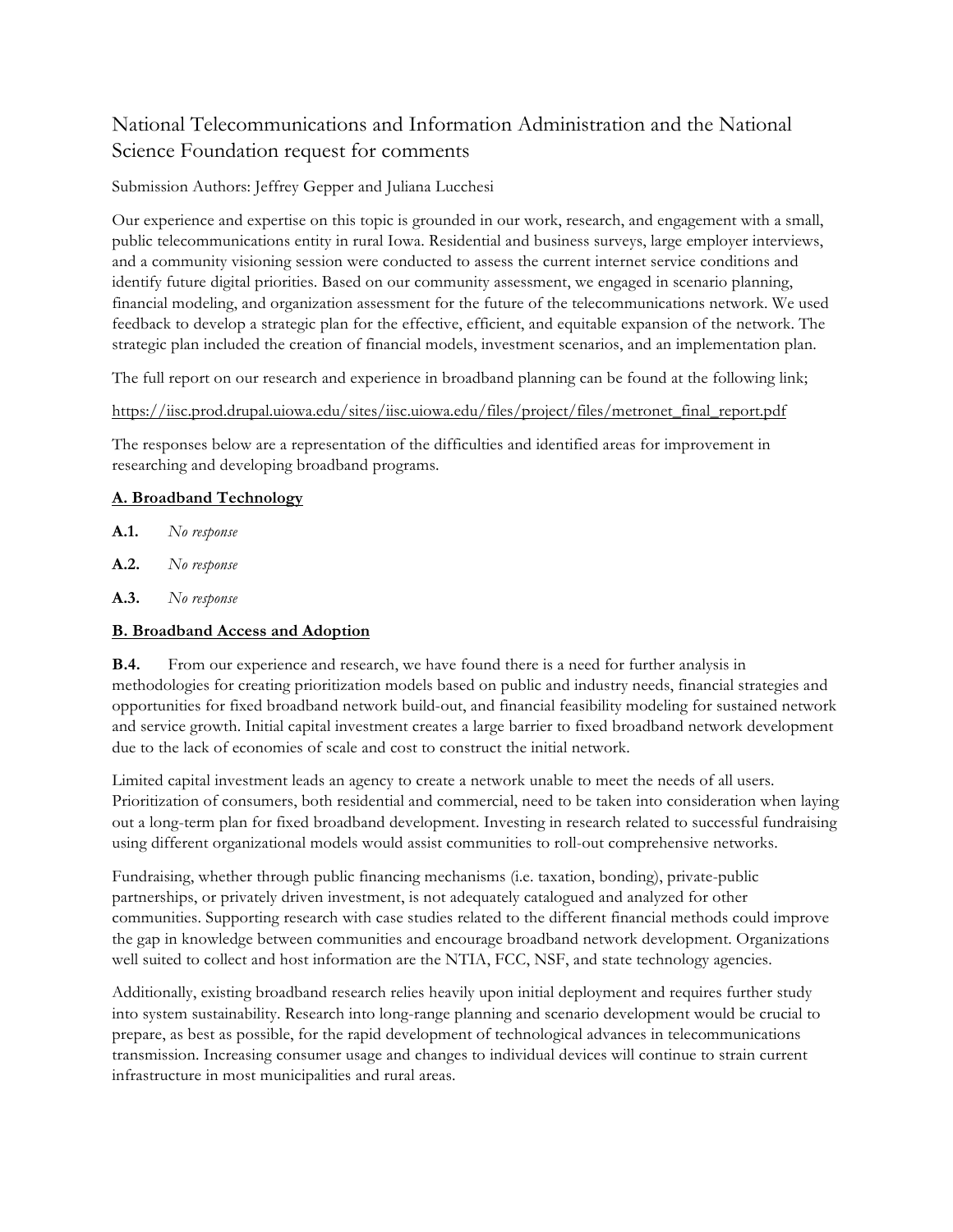**B.5.** Rural and underserved populations that cannot obtain the economies of scale to attract service from traditional broadband providers should be prioritized due to their lack of resources and ability to access telecommunications services. In our experience, the term underserved also includes those unable to afford basic broadband services. The current definition neglects the accessibility based on socio-economic status of a household. These populations are unable to politically compete with large telecommunications providers and garner momentum to achieve greater connectivity. It is imperative that the NTIA and NSF should prioritize these communities, because it is unlikely they will otherwise see future investment. Similar to the Rural Electrification Administration (REA), areas of low population density are often left to fend for themselves and are left behind technologically, economically, and socially. Agencies that could assist in research efforts related to rural and underserved population research are U.S. Department of Agriculture and U.S. Department of Housing and Urban Development.

**B.6.** Attention needs to be given to the trend of legislation proposed and supported by large internet providers and similar lobbying efforts that hinder or prohibit the opportunities of municipally owned telecommunications.

Broadband technology and services are constantly evolving, making it difficult for public and private entities to remain at the forefront of service provision and business management. Research and education on new broadband distribution tactics and technology would greatly benefit smaller telecommunications providers who do not have the resources to conduct research and development.

There is a need for research, training, and materials related to the management, service, and employment strategies for initial and sustained network growth. Acquiring staff that is trained and knowledgeable in both the technical components of broadband development and the business administration is often difficult and cost prohibitive. Agencies that could assist with this research initiative are state university systems, Department of Labor, Bureau of Labor Statistics, NSF, and NTIA.

- **B.7.** *No response*
- **B.8.** *No response*
- **B.9.** *No response*

# **C. Socioeconomic Impacts**

**C.10.** Measuring the economic impact of a broadband network is extremely difficult and has evaded researchers. Our attempts to measure the economic impact of broadband infrastructure was discontinued due to the amount of assumptions made for the calculations resulted in conclusions that did not have a solid foundation in fact and measurement.

Researching effective methods for measuring the economic impact of broadband development and expansion would assist communities by providing rationale for public investment in telecommunications infrastructure. Education and tools would help communities evaluate the ways broadband development can positively be utilized and impact their community.

Rural and disenfranchised communities have suffered from slow connectivity and lack of service due to the cost of infrastructure and the absence of economies of scale. Research into opportunities and barriers for underserved and rural telecommunication consumers is crucial to maintaining a level of equality in access to educational, medical, and social benefits.

Telecommuting has become more popular with the change in workplace dynamics and types of industries in the United States. The first need is to clearly define what a telecommuter is and utilize that one definition when establishing the rates at which telecommuting is present in communities. It is impossible to conduct cross-disciplinary and cross-agency research without a universal definition.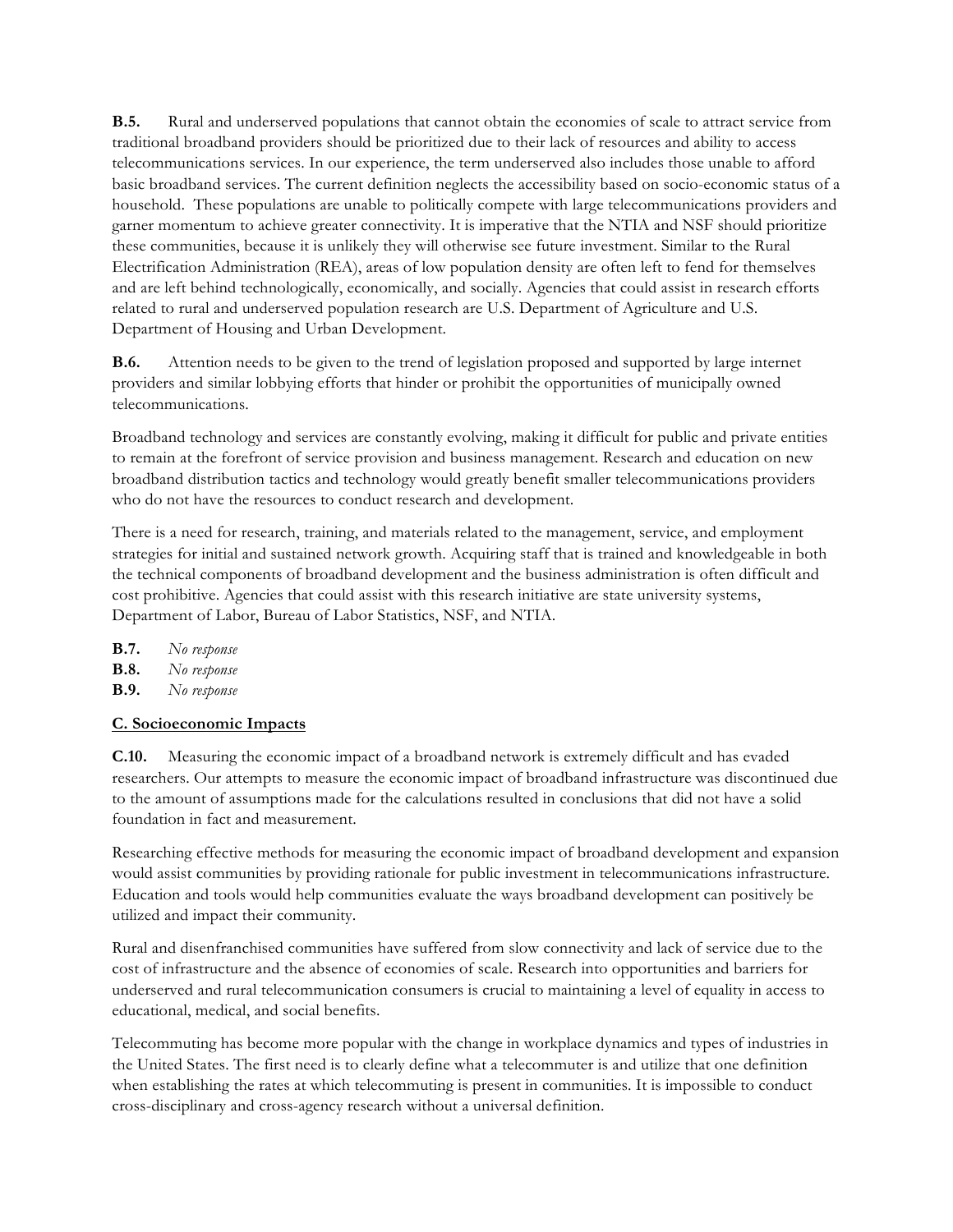Methodologies and areas of study are needed to successfully measure the social impact of broadband development, such as telemedicine, education, and social connectivity.

Standardizing survey questions that can then be collected through cross-agency surveys would help record cost savings as an economic gain to the community over time and educational opportunities provided through better access through broadband services. These are just two examples of the type of data that could be collected to better understand the costs and benefits associated with broadband development.

Agencies that would assist with data collected are Bureau of Economic Analysis, Federal Communications Commission, NTIA, and NSF.

# **C.11.** *(See C.10. response)*

**C.12.** One of the key problems was defining the measurements of the following socioeconomic impacts that would be consistent over time; educational attainment, telemedicine access, and career development, continued education, and job opportunities.

Establishing a methodology for the measurement of positive and negative socioeconomic impacts, with welldefined metrics for what effectiveness means to different communities throughout the United States, would help synchronize analysis of broadband development. Some communities may define effectiveness based on service cost and others on availability of service.

Competition can be difficult for small and disadvantaged communities due to the inability to communicate and politically sway influential decision-makers who have access to funding opportunities and legislation. A collection of case studies would help communities defend their right serve their citizenry with telecommunications access. Case studies would be related to garnering political support for public broadband networks and successfully defending the formation of public telecommunications networks. It was our experience that small providers were bullied, pressured, and intimidated by larger corporations through costly litigation and lobbying.

# **D. Opportunities for Federal Leadership in Data Collection and Research**

# **D.13.** *(See D.19. response)*

**D.14.** There needs to be a joint effort between state, county, and localities, including collaboration between public works engineers, planners, and transportation entities. As telecommunications services creep ever closer to becoming a public good, business entities and demand based economies will leave rural populations and impoverished communities in the proverbial dark. Therefore, systematic government intervention will be required to serve these disenfranchised populations, similar to the aforementioned REA.

**D.15.** Firstly, working to establish a clear set of definitions and methodologies for researching and developing telecommunication systems would greatly increase the transferability of previously conducted research and best practices. Secondly, providing funding and initiatives to research institutions and public entities would help further the landscape of telecommunications and broadband services. The federal government would greatly benefit research efforts by establishing a strict series of definitions for the various components of broadband technology, services, research, and business. Lastly, the federal government would do well to strengthen efforts for maintaining a database of telecommunications data, including consumer usage, service provision and extent, consumer costs, and public/private infrastructure expenditures.

**D.16.** The critical data and research needs in the areas of broadband are related to the reporting methodology and types of data collected. The Federal Communications Commission (FCC) and NTIA databases rely heavily upon self-reported data from telecommunication providers, as opposed to actual speeds and household usage. The data presented in the FCC's National Broadband Map, when compared to data